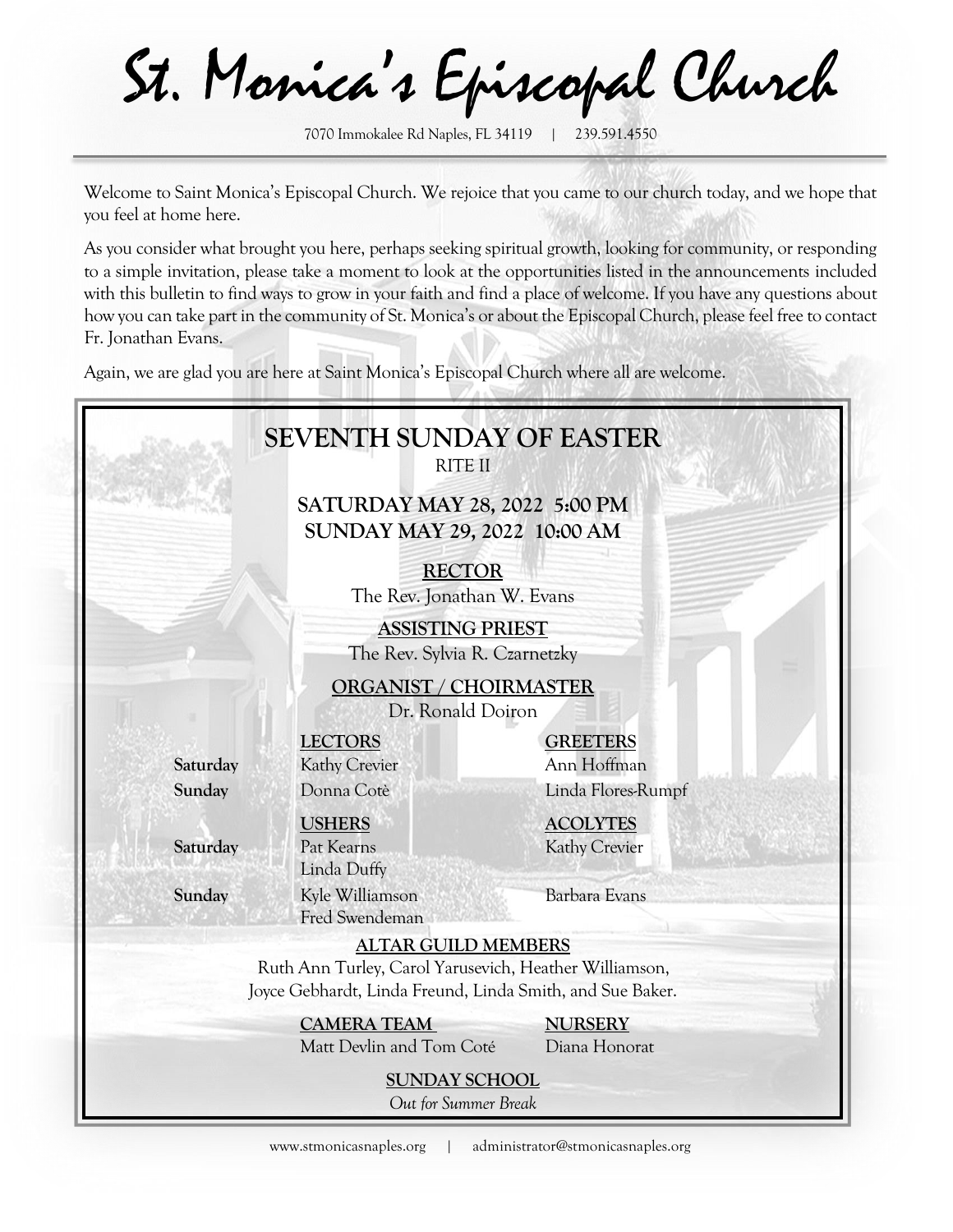**Service begins with the lighting of the candles and the organ voluntary. Please use this time for silent prayer and meditation.**

| Voluntary                                                 | Jesus Lives! The Victory's Won!<br>Gordon Brown, Guest Organist                                                                         | Jan Bender               |
|-----------------------------------------------------------|-----------------------------------------------------------------------------------------------------------------------------------------|--------------------------|
| <b>Welcome and Announcements</b>                          |                                                                                                                                         |                          |
| Please stand as you are able<br><b>Hymn in Procession</b> | Alleluia! Sing to Jesus!                                                                                                                | Hymn 460                 |
| <b>Opening Acclamation</b>                                |                                                                                                                                         |                          |
| Celebrant                                                 | Alleluia. Christ is risen.                                                                                                              |                          |
| People                                                    | The Lord is risen indeed. Alleluia.                                                                                                     |                          |
| Gloria                                                    | Glory to God in the Highest<br>Glory to God in the highest, and peace to his people on earth, Lord God, heavenly King, almighty God and | William Mathias, S - 278 |

**Glory to God in the highest, and peace to his people on earth. Lord God, heavenly King, almighty God and Father, we worship you, we give you thanks, we praise you for your glory. Lord Jesus Christ, only Son of the Father, Lord God, Lamb of God, you take away the sin of the world: have mercy on us; you are seated at the right hand of the Father: receive our prayer. For you alone are the Holy One, you alone are the Lord, you alone are the Most High, Jesus Christ, with the Holy Spirit, in the glory of God the Father. Amen.**

## **Collect of the Day**

Celebrant The Lord be with you. **People And also with you.** Celebrant Let us pray.

O God, the King of glory, you have exalted your only Son Jesus Christ with great triumph to your kingdom in heaven: Do not leave us comfortless, but send us your Holy Spirit to strengthen us, and exalt us to that place where our Savior Christ has gone before; who lives and reigns with you and the Holy Spirit, one God, in glory everlasting. **Amen.**

# **The Word of God**

#### *Please Be Seated*

## **The First Lesson** Acts 16:16–34

With Paul and Silas, we came to Philippi in Macedonia, a Roman colony, and, as we were going to the place of prayer, we met a slave girl who had a spirit of divination and brought her owners a great deal of money by fortunetelling. While she followed Paul and us, she would cry out, "These men are slaves of the Most High God, who proclaim to you a way of salvation." She kept doing this for many days. But Paul, very much annoyed, turned and said to the spirit, "I order you in the name of Jesus Christ to come out of her." And it came out that very hour.

But when her owners saw that their hope of making money was gone, they seized Paul and Silas and dragged them into the marketplace before the authorities. When they had brought them before the magistrates, they said, "These men are disturbing our city; they are Jews and are advocating customs that are not lawful for us as Romans to adopt or observe." The crowd joined in attacking them, and the magistrates had them stripped of their clothing and ordered them to be beaten with rods. After they had given them a severe flogging, they threw them into prison and ordered the jailer to keep them securely. Following these instructions, he put them in the innermost cell and fastened their feet in the stocks.

About midnight Paul and Silas were praying and singing hymns to God, and the prisoners were listening to them. Suddenly there was an earthquake, so violent that the foundations of the prison were shaken; and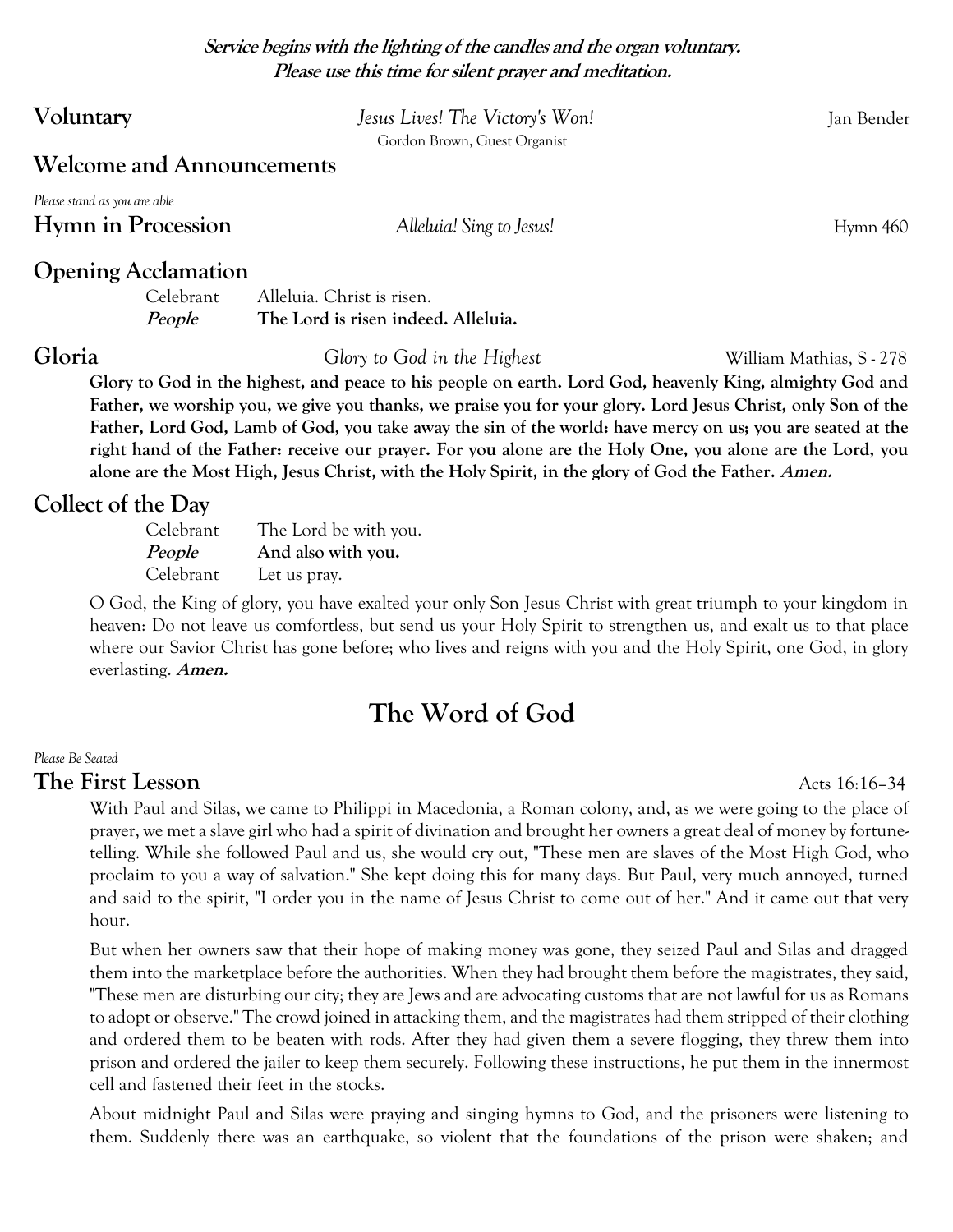immediately all the doors were opened and everyone's chains were unfastened. When the jailer woke up and saw the prison doors wide open, he drew his sword and was about to kill himself, since he supposed that the prisoners had escaped. But Paul shouted in a loud voice, "Do not harm yourself, for we are all here." The jailer called for lights, and rushing in, he fell down trembling before Paul and Silas. Then he brought them outside and said, "Sirs, what must I do to be saved?" They answered, "Believe on the Lord Jesus, and you will be saved, you and your household." They spoke the word of the Lord to him and to all who were in his house. At the same hour of the night he took them and washed their wounds; then he and his entire family were baptized without delay. He brought them up into the house and set food before them; and he and his entire household rejoiced that he had become a believer in God.

Reader The Word of the Lord. **People Thanks be to God.**



# **The Second Lesson Revelation 22:12-14, 16 -17, 20-21**

At the end of the visions I, John, heard these words:

"See, I am coming soon; my reward is with me, to repay according to everyone's work. I am the Alpha and the Omega, the first and the last, the beginning and the end."

Blessed are those who wash their robes, so that they will have the right to the tree of life and may enter the city by the gates. "It is I, Jesus, who sent my angel to you with this testimony for the churches. I am the root and the descendant of David, the bright morning star."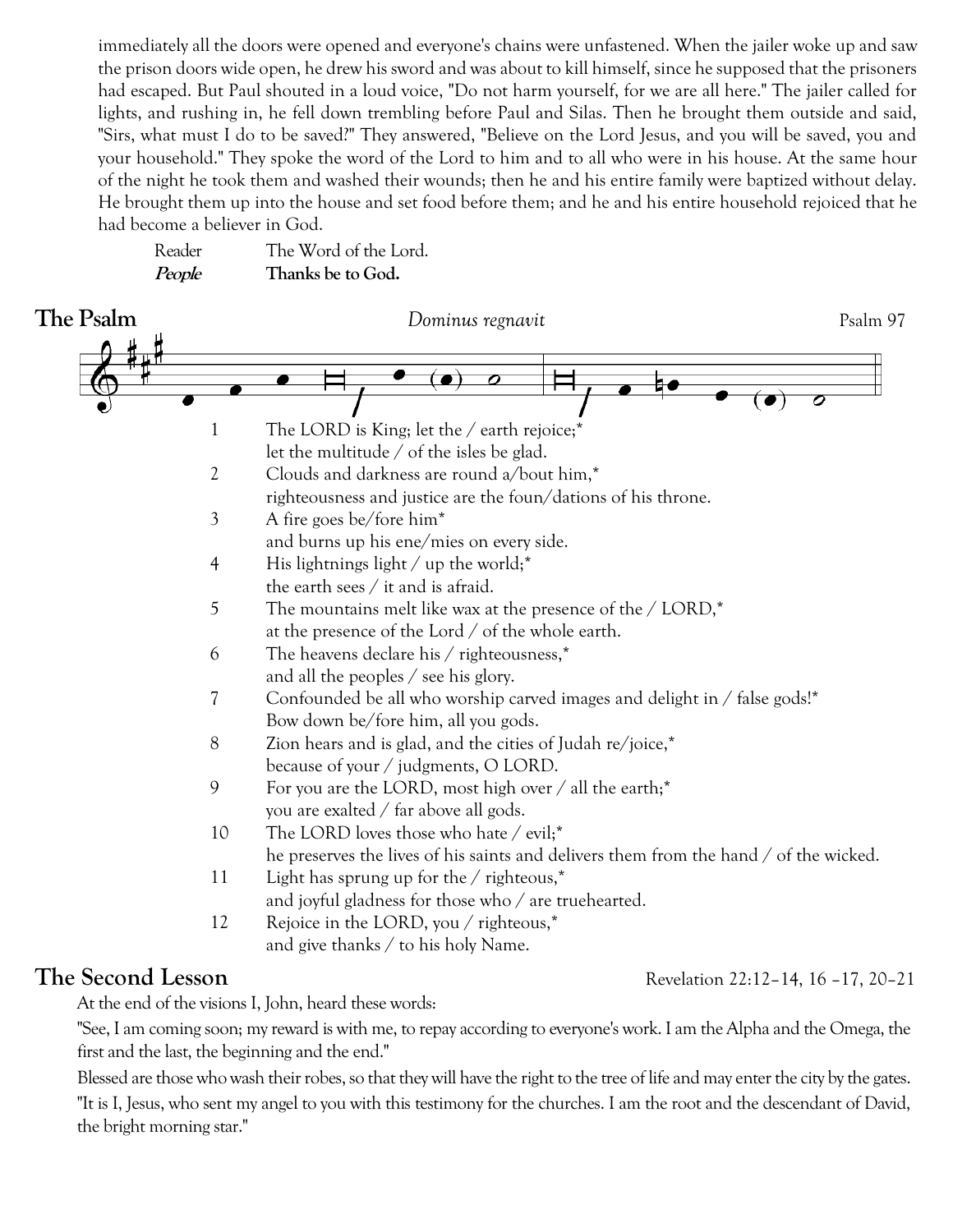The Spirit and the bride say, "Come." And let everyone who hears say, "Come." And let everyone who is thirsty come. Let anyone who wishes take the water of life as a gift. The one who testifies to these things says, "Surely I am coming soon." Amen. Come, Lord Jesus! The grace of the Lord Jesus be with all the saints. **Amen.**

| Reader                                              | The Word of the Lord.           |               |
|-----------------------------------------------------|---------------------------------|---------------|
| People                                              | Thanks be to God.               |               |
| Please stand as you are able<br><b>Gradual Hymn</b> | Hail the Day that Sees Him Rise | Hymn 214      |
| The Gospel                                          |                                 | John 17:20-26 |

Celebrant The Holy Gospel of our Savior Jesus Christ according to John.

### **People Glory to you, Lord Christ.**

Jesus prayed for his disciples, and then he said. "I ask not only on behalf of these, but also on behalf of those who will believe in me through their word, that they may all be one. As you, Father, are in me and I am in you, may they also be in us, so that the world may believe that you have sent me. The glory that you have given me I have given them, so that they may be one, as we are one, I in them and you in me, that they may become completely one, so that the world may know that you have sent me and have loved them even as you have loved me. Father, I desire that those also, whom you have given me, may be with me where I am, to see my glory, which you have given me because you loved me before the foundation of the world.

"Righteous Father, the world does not know you, but I know you; and these know that you have sent me. I made your name known to them, and I will make it known, so that the love with which you have loved me may be in them, and I in them."

Celebrant The Gospel of the Lord. **People Praise to you, Lord Christ.**

**The Sermon** The Rev. Jonathan W. Evans

*Please stand as you are able*

## **The Nicene Creed**

**We believe in one God, the Father, the Almighty, maker of heaven and earth, of all that is, seen and unseen. We believe in one Lord, Jesus Christ, the only Son of God, eternally begotten of the Father, God from God, Light from Light, true God from true God, begotten, not made, of one Being with the Father. Through him all things were made. For us and for our salvation he came down from heaven: by the power of the Holy Spirit he became incarnate from the Virgin Mary and was made man. For our sake he was crucified under Pontius Pilate; he suffered death and was buried. On the third day he rose again in accordance with the Scriptures; he ascended into heaven and is seated at the right hand of the Father. He will come again in glory to judge the living and the dead, and his kingdom will have no end. We believe in the Holy Spirit, the Lord, the giver of life, who proceeds from the Father and the Son. With the Father and the Son he is worshiped and glorified. He has spoken through the Prophets. We believe in one holy catholic and apostolic Church. We acknowledge one baptism for the forgiveness of sins. We look for the resurrection of the dead, and the life of the world to come. Amen.**

*Please Stand, Kneel,or Sit Reverently*

## **The Prayers of the People**

*The Leader and People pray responsively*

In peace, we pray to you, Lord God.

*Silence*

For all people in their daily life and work; **For our families, friends, and neighbors, and for those who are alone.**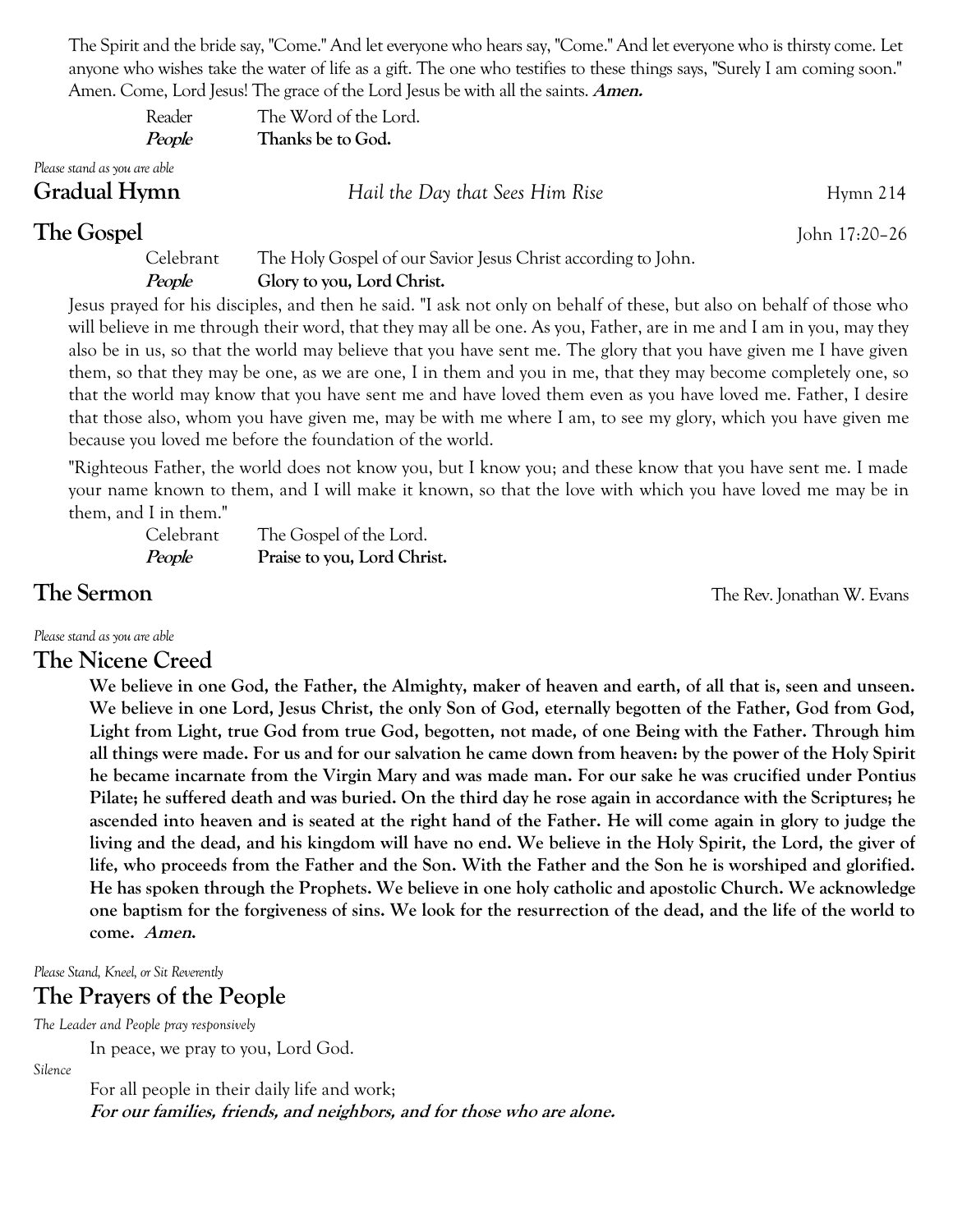For this community, the nation, and the world;

**For all who work for justice, freedom, and peace.**

For the just and proper use of your creation;

**For the victims of hunger, fear, injustice, and oppression.**

For all who are in danger, sorrow, or any kind of trouble; **For those who minister to the sick, the friendless, and the needy.**

For the peace and unity of the Church of God;

**For all who proclaim the Gospel, and all who seek the Truth.**

For Michael our Presiding Bishop, Dabney our Bishop, Douglas our Bishop Coadjutor-Elect; and for all bishops and other ministers.

### **For all who serve God in his Church.**

For the special needs and concerns of this congregation.

#### *Silence*

*The People may add their own petitions*

Hear us, Lord;

**For your mercy is great.**

We thank you, Lord, for all the blessings of this life.

#### *Silence*

*The People may add their own thanksgivings*

We will exalt you, O God our King; **And praise your Name for ever and ever.**

We pray for all who have died, that they may have a place in your eternal kingdom.

#### *Silence*

*The People may add their own petitions*

Lord, let your loving-kindness be upon them;

#### **Who put their trust in you.**

*Silence*

O God our Father, whose beloved Son took children into his arms and blessed them: Give us grace to entrust your beloved children of Uvalde to your everlasting care and love, and bring them fully into your heavenly kingdom. Pour out your grace and loving-kindness on all who grieve; surround them with your love; and restore their trust in your goodness. We lift up to you our weary, wounded souls and ask you to send your Holy Spirit to take away the anger and violence that infects our hearts, and make us instruments of your peace and children of the light. In the Name of Christ who is our hope, we pray. **Amen**.

# **Concluding Collect**

O Lord our God, accept the fervent prayers of your people; in the multitude of your mercies, look with compassion upon us and all who turn to you for help; for you are gracious, O lover of souls, and to you we give glory, Father, Son, and Holy Spirit, now and forever. **Amen.**

*Please stand as you are able.*

## **The Peace**

Celebrant The peace of the Lord be always with you. **People And also with you.**

# **The Holy Communion**

# **Offertory Sentence**

Ascribe to the Lord the honor due his Name; bring offerings and come into his courts.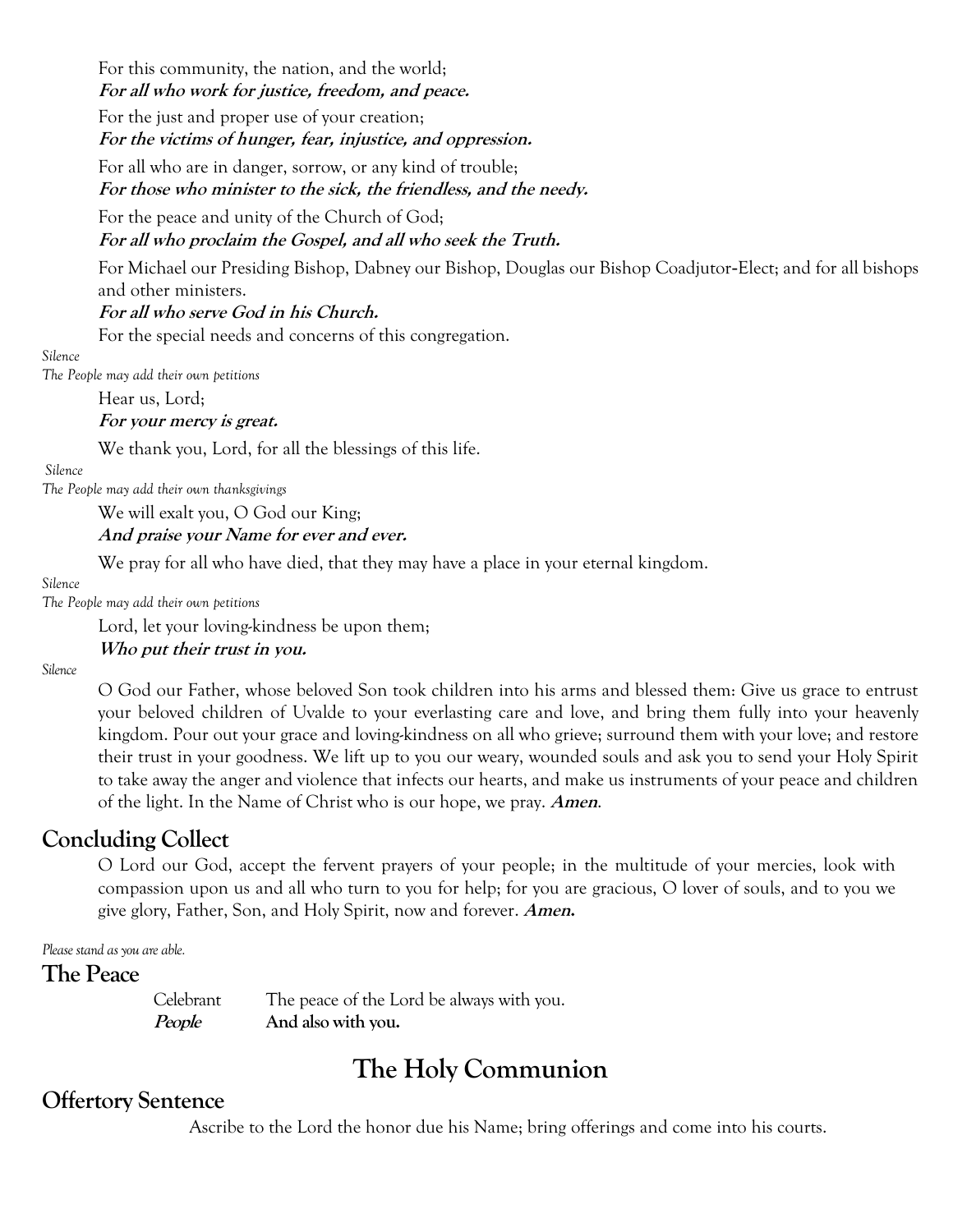**During the Offering** 5:00 pm *Singers, Sing* **Jan Nieland** Jan Nieland

Gordon Brown, Guest Organist

10:00 am *Christ Is the World's True Light* W. K. Stanton The words can be found in the Hymnal # 542 - St. Monica's Summer Choir

*Please stand as you are able.*

### **Offertory Hymn** *Your Name We Bless, O Risen Lord* Hymn 205

( stanzas 4 and 5 )

**Your Name we bless, O risen Lord, and sing today with one accord the life laid down, the life restored: Alleluia, alleluia, alleluia! To God the Father, God the Son, to God the Spirit, always One, we sing for life in us begun: Alleluia, alleluia, alleluia!**

## **The Great Thanksgiving** Eucharistic Prayer B

| Celebrant     | The Lord be with you.                      |
|---------------|--------------------------------------------|
| People        | And also with you.                         |
| Celebrant     | Lift up your hearts.                       |
| People        | We lift them to the Lord.                  |
| Celebrant     | Let us give thanks to the Lord our God.    |
| <i>People</i> | It is right to give him thanks and praise. |

*The Celebrant continues*:

It is right, and a good and joyful thing, always and everywhere to give thanks to you, Father Almighty, Creator of heaven and earth.

But chiefly are we bound to praise you for the glorious resurrection of your Son Jesus Christ our Lord; for he is the true Paschal Lamb, who was sacrificed for us, and has taken away the sin of the world. By his death, he has destroyed death, and by his rising to life again he has won for us everlasting life.

Therefore we praise you, joining our voices with Angels and Archangels and with all the company of heaven, who for ever sing this hymn to proclaim the glory of your Name:

**Sanctus** *Holy, Holy, Holy* – William Mathias S–128

## **Holy, holy, holy Lord, God of power and might, heaven and earth are full of your glory. Hosanna in the highest. Blessed is he who comes in the name of the Lord. Hosanna in the highest.**

*Please stand or kneel as the Celebrant continues:*

We give thanks to you, O God, for the goodness and love which you have made known to us in creation; in the calling of Israel to be your people; in your Word spoken through the prophets; and above all in the Word made flesh, Jesus, your Son. For in these last days you sent him to be incarnate from the Virgin Mary, to be the Savior and Redeemer of the world. In him, you have delivered us from evil, and made us worthy to stand before you. In him, you have brought us out of error into truth, out of sin into righteousness, out of death into life.

On the night before he died for us, our Lord Jesus Christ took bread; and when he had given thanks to you, he broke it, and gave it to his disciples, and said, "Take, eat: This is my Body, which is given for you. Do this for the remembrance of me."

After supper he took the cup of wine; and when he had given thanks, he gave it to them, and said, "Drink this, all of you: This is my Blood of the new Covenant, which is shed for you and for many for the forgiveness of sins. Whenever you drink it, do this for the remembrance of me." Therefore, according to his command, O Father,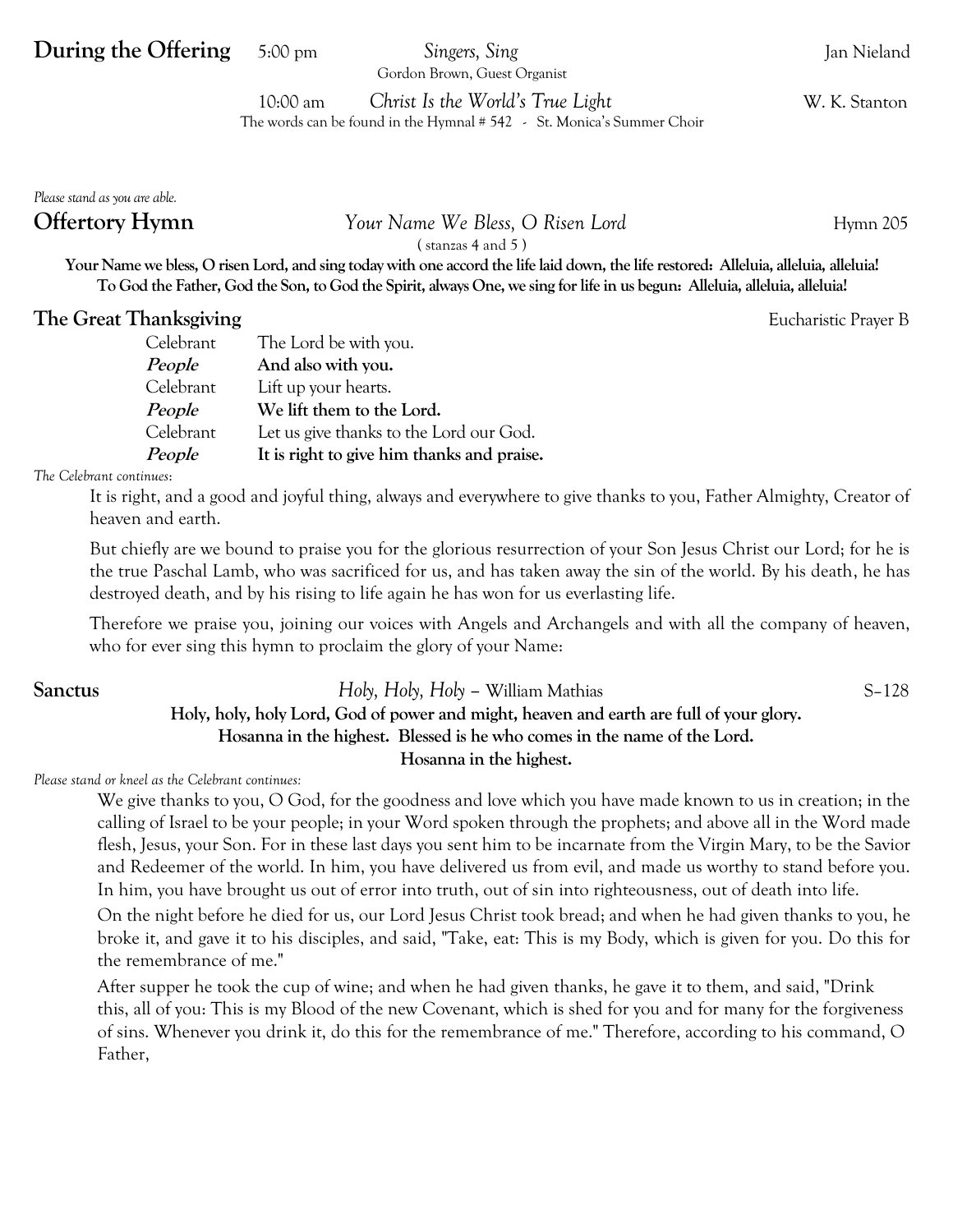

And we offer our sacrifice of praise and thanksgiving to you, O Lord of all; presenting to you, from your creation, this bread and this wine. We pray you, gracious God, to send your Holy Spirit upon these gifts that they may be the Sacrament of the Body of Christ and his Blood of the new Covenant. Unite us to your Son in his sacrifice, that we may be acceptable through him, being sanctified by the Holy Spirit. In the fullness of time, put all things in subjection under your Christ, and bring us to that heavenly country where, with Monica and all your saints, we may enter the everlasting heritage of your sons and daughters; through Jesus Christ our Lord, the firstborn of all creation, the head of the Church, and the author of our salvation. By him, and with him, and in him, in the unity of the Holy Spirit all honor and glory is yours, Almighty Father, now and for ever.



# **The Lord's Prayer**

As our Savior Christ has taught us, we now pray,

Our Father in heaven, hallowed be your Name, your kingdom come, your will be done, on earth as in heaven. Give us today our daily bread. Forgive us our sins as we forgive those who sin against us. Save us from the time of trial, and deliver us from evil. For the kingdom, the power, and the glory are yours, now and for ever. **Amen.**

# **The Breaking of the Bread**

## **Fraction Anthem** *Alleluia! Christ Our Passover* – Gerald Near S–155

*You are invited and encouraged to come to God's table. The communion bread is received on an outstretched palm. If you wish to receive a blessing instead of the sacrament, please cross your arms over your chest.*

| <b>Communion Anthem</b> | 10:00 am Christ, Whose Glory Fills the Skies                                    | Malcolm Williamson |
|-------------------------|---------------------------------------------------------------------------------|--------------------|
|                         | The words can be found in the Hymnal $#6 \rightarrow St.$ Monica's Summer Choir |                    |
| Communion Hymn          | Come, Risen Lord, and Deign to Be Our Guest                                     | Hymn 306           |
| Please Stand            |                                                                                 |                    |

# **Prayer of Thanksgiving**

**Eternal God, heavenly Father, you have graciously accepted us as living members of your Son our Savior Jesus Christ, and you have fed us with spiritual food in the Sacrament of his Body and Blood. Send us now into the world in peace, and grant us strength and courage to love and serve you with gladness and singleness of heart; through Christ our Lord. Amen** 

## **The Blessing**

**Response: Amen.**